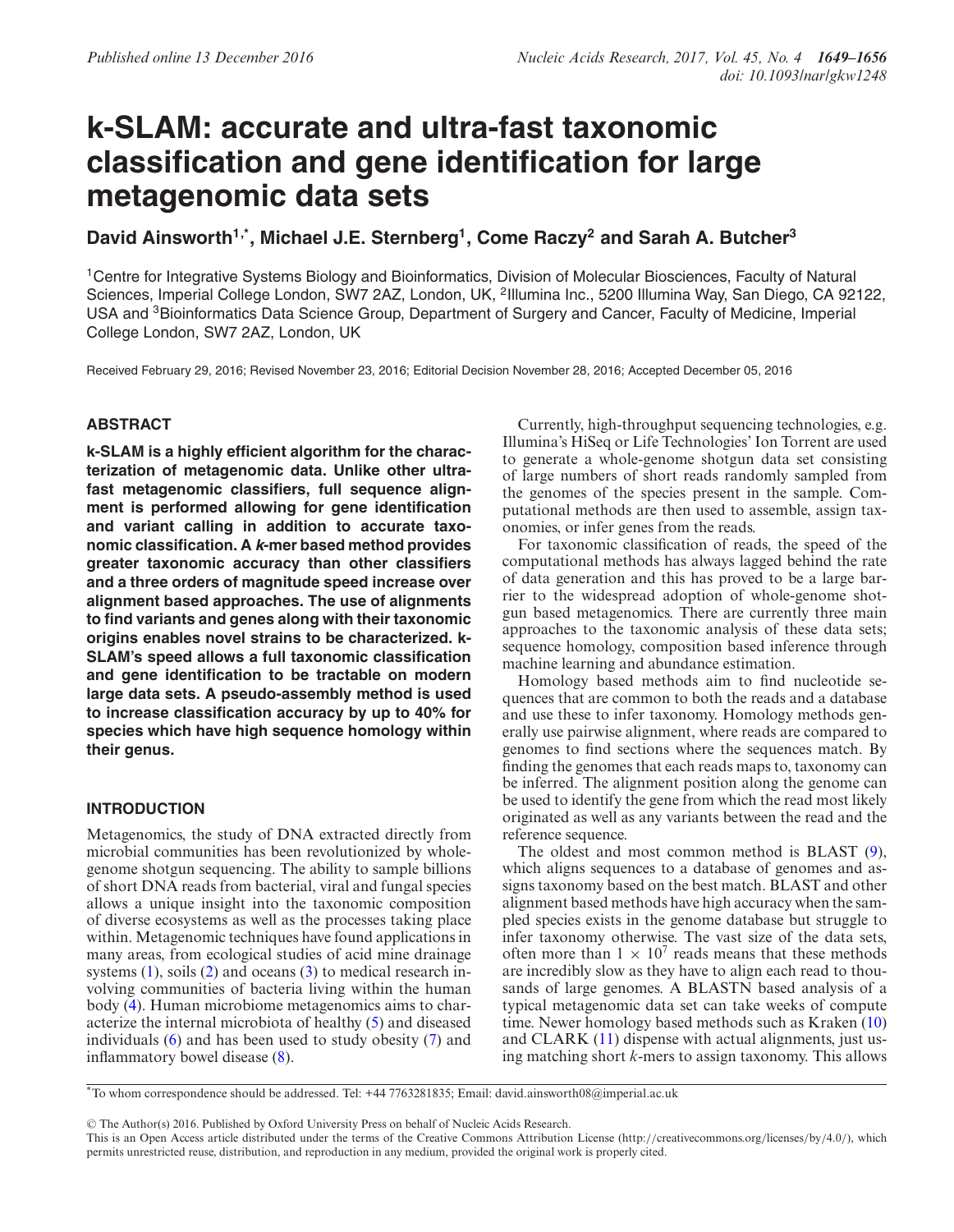greatly increased speed but does not produce actual alignments and therefore cannot identify genes, variants and alignment positions.

Composition based methods use machine leaning techniques such as Interpolated Markov Models (Phymm [\(12\)](#page-7-0)) or Bayesian classifiers (NBC [\(13\)](#page-7-0)) to extract sequence features. These methods have the advantage of not relying on a database (although one is needed to train the algorithm) but are less accurate than alignment based methods. Some methods, e.g. PhymmBL [\(12\)](#page-7-0) and RITA [\(14\)](#page-7-0), combine composition and homology based methods to improve accuracy.

Abundance based methods such as MetaPhlAn [\(15\)](#page-7-0) use alignment to a greatly reduced database of specific genes to increase speed of analysis and produce a report of the relative abundances of species present in the sample. This however has the disadvantage of only aligning a subset of reads, preventing it from being used for pre-assembly binning or gene calling.

In this article we propose a novel metagenomic algorithm, k-SLAM (*k*-mer Sorted List Alignment and Metagenomics) which aims to bring together the advantages of all of the above methods whilst providing ultrafast run times. k-SLAM uses a *k*-mer method to rapidly produce alignments of the reads against a database and can therefore find genes and variants. A novel pseudo-assembly technique chains neighboring alignments together to improve taxonomic specificity. The main data structure is a sorted list of *k*-mers which makes k-SLAM extremely fast and parallelizable.

We report tests of k-SLAM against a variety of metagenomes composed of real reads and of simulated reads and compare the taxonomic accuracy and speed to five of the most common metagenomic algorithms; Kraken, CLARK, RITA, NBC and PhymmBL. k-SLAM is shown to be more accurate than all other current methods as well as being several orders of magnitude faster than both alignment based and composition based classifiers. We then validate k-SLAM against a variety of microbiome and environmental samples. Finally, we demonstrate a use case for k-SLAM's gene identification, a replication of the Rohde *et al*. crowd-sourced analysis of the Shiga toxin producing *Escherichia coli* O104:H4 [\(16\)](#page-7-0). k-SLAM is shown to reproduce all of the main findings of the study, including determining various antibiotic resistance and toxin producing genes as well as their taxonomic origins.

## **MATERIALS AND METHODS**

#### **Algorithm outline**

k-SLAM is a metagenomic classifier that uses a sequence alignment method to infer taxonomy and identify genes. Reads and database genomes are split into short  $(k = 32)$ *k*-mers which are added to a list and sorted so that identical *k*-mers are placed next to one another. Iteration through the list allows *k* base overlaps between reads and genomes to be found, along with alignment position. The overlaps are then verified with a full Smith-Waterman pairwise sequence alignment. Neighboring alignments are chained together along each genome into a 'pseudo-assembly', this allows reads that map to low complexity and conserved re-

gions to still be classified precisely as the chains often extend into unique sequence. Low scoring alignments are screened and taxonomy is inferred from the lowest common taxonomic ancestor of the valid overlaps. Alignments are also used to infer genes and variants.

The sorted-list method of finding *k*-mer overlaps allows great speed and efficient parallelisation on modern hardware.

#### *k***-mer based alignment**

For the following analysis assume: *k* is an integer chosen at compile time (default  $k = 32$ ) and a *k*-mer is a sequence of *k* nucleotides.

Each read is split up into overlapping  $k$ -mers ( $k - 1$  base overlap) and the *k*-mers are added to a list. Each genome is split into non-overlapping *k*-mers (to save memory) and the *k*-mers are added to the same list. The list is sorted lexicographically, placing identical *k*-mers next to one another. The list is iterated over, finding overlaps between reads and genomes. For each of the overlaps found, a full Smith-Waterman pairwise local sequence alignment (using Mengyao Zhao's SIMD Smith-Waterman implementation [\(17\)](#page-7-0)) is performed to ensure the overlap is valid and to find any variants. Alignments with a score lower than a userchosen cutoff are screened (see Supplementary File 3: Supplementary Note 1 for a graph of sensitivity and specificity for various score cutoffs).

*k*-mers are stored along with their offsets from the start of the sequence, the identifier of the sequence from which they were extracted and a flag that is set if the *k*-mer has been reverse-complemented.

In order to find overlaps on both strands, k-SLAM compares each *k*-mer with its reverse complement and stores only the lexicographically smallest to save memory.

A similar *k*-mer based method using lexicographic sorting and spaced *k*-mer seeds, albeit for protein alignments, was independently discovered and used in DIAMOND [\(18\)](#page-7-0).

#### **Paired-end reads**

As read length is very important for taxonomic specificity, k-SLAM is designed to work with paired end reads of any insert size. Paired reads are treated initially as two single reads, which have their overlaps and alignments found using the above *k*-mer method. As bacterial sequence is often repetitive, it is highly likely that each end of the paired read aligns to multiple places on the same genome, hence a method is needed for detecting which pairings of these alignments are valid.

For each read/genome pair, all of the alignments are sorted by offset from the start of the genome. The algorithm then makes alignment pairs from each R1's nearest neighbor R2s and vice-versa.

This allows only a small subset of pairs to be considered instead of working with all possible pairs (avoiding  $N^2$  scaling). The library insert size is then inferred using a statistical method; insert sizes in the range of  $0 \le I \le Q_3 + 2(Q_3 - Q_1)$ are used to calculate a mean and standard deviation and all pairs with insert sizes  $I \ge \mu + 6\sigma$  are screened.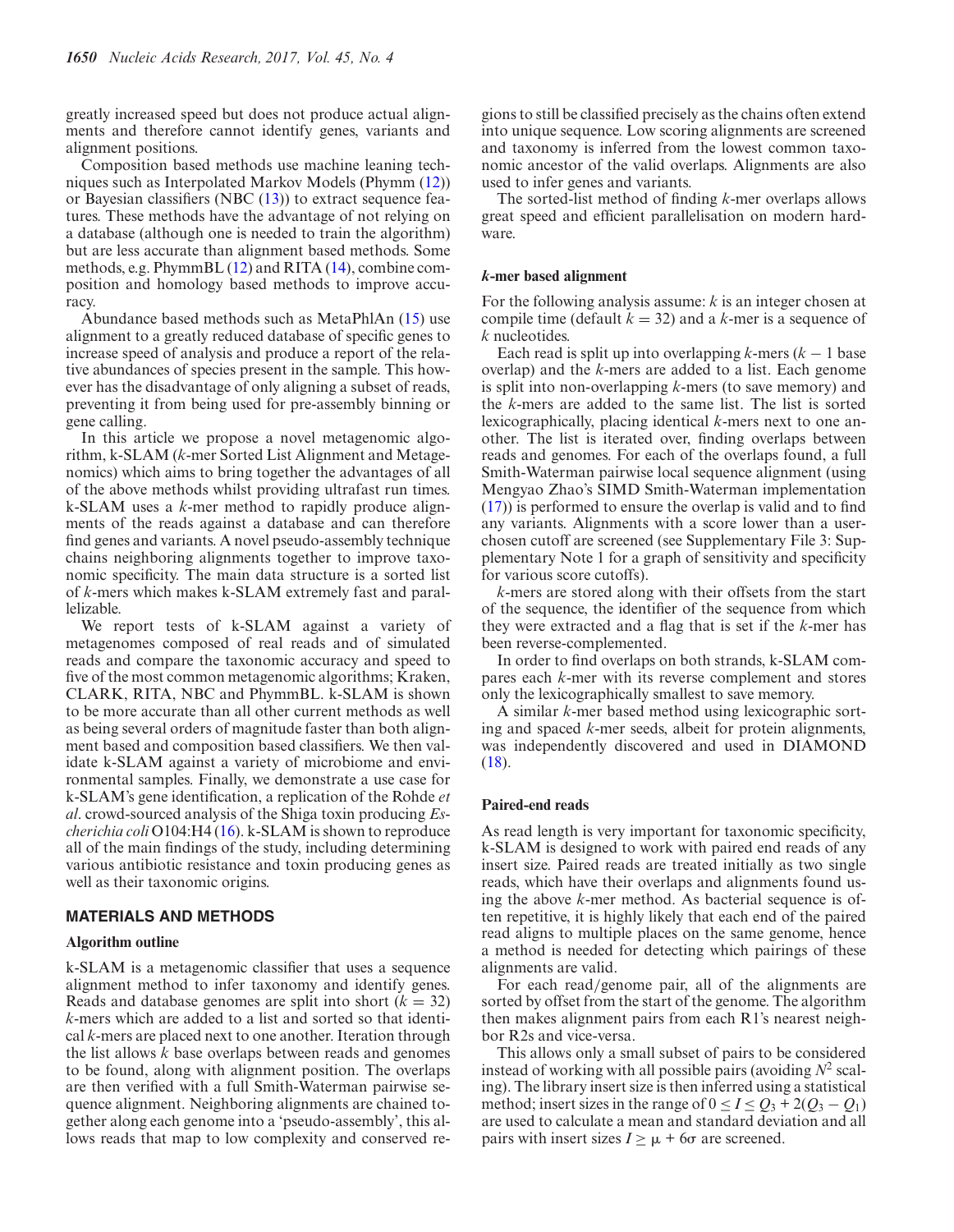k-SLAM is designed to work with data from all of the most used sequencing technologies. There are, however, some constraints on the reads that affect accuracy. The reads need to be longer than the length of the *k*-mer and have a sufficiently low error rate such that there is at least one error free *k*-mer in each read. This allows a *k* base overlap to be found that can then be verified with a full Smith–Waterman alignment. Longer reads will produce more alignments and greater taxonomic specificity. Taxonomic specificity is also improved by using paired-end reads. A lower error rate allows a longer *k*-mer and hence a shorter compute time. k-SLAM has been tested and found to be accurate on Illumina HiSeq and MiSeq platforms as well as 454 and Ion Torrent data.

#### **Pseudo-assembly**

Due to the similarity between the genomes of different bacterial species, there is a large probability that each read will map to more than one genome, this makes inferring taxonomy difficult as reads often map to long sections of conserved sequence.

k-SLAM attempts to solve this problem by grouping reads that map to adjacent locations on the same genome together into 'pseudo-assemblies'. A new alignment score is calculated for each chain, taking into account per base similarity, chain length and depth of coverage. These long chains of reads often extend beyond conserved sections and into regions specific to one particular strain. This allows all reads within the chain to be assigned to the lowest possible taxonomic level. Following is a description of the k-SLAM pseudo-assembly algorithm as applied to each genome:

- 1. For each genome, sort the alignments by start position.
- 2. Form chains of alignments that overlap by more than 20 bases.
- 3. For each chain, calculate the following parameters:

$$
L = b_{\rm e} - b_{\rm s}
$$

where *L* is the chain length (in nucleotides),  $b_s$  and  $b_e$ are the positions of the first and final nucleotides, respectively.

$$
C=N_b/L
$$

where *C* is the coverage and  $N<sub>b</sub>$  is the sum of the number of bases in each read.

$$
\mu_{\rm s} = \frac{\Sigma \rm s}{N_{\rm b}}
$$

where  $\mu_s$  is mean score per nucleotide and *s* is the Smith– Waterman score for each alignment.

$$
S=C\mu_s L
$$

where *S* is the chain's score which is applied to all of the alignments in the chain.

## **Inferring taxonomy**

k-SLAM infers taxonomy using a lowest common ancestor technique similar to that in the Huson *et al*. program MEGAN [\(19\)](#page-7-0). For each read, a score cutoff is calculated by multiplying the highest alignment score by a user chosen constant and all alignments below this cutoff are screened (see Supplementary File 3: Supplementary Note 2 for a graph of sensitivity and specificity for various fractional score cutoffs). Taxonomy is chosen based on the lowest common ancestor in the taxonomy tree of the remaining alignments. A matching gene is also inferred for each read from the position of the alignment along the genome.

#### **Inferring genes**

Genes are inferred using the GenBank format annotations. For each non-screened alignment, the gene with the most overlapping bases is chosen. For the XML output, genes with identical names, protein IDs or products that are assigned to the same taxonomy are combined into a single entry with an associated count.

#### **Synthetic metagenomes**

In order to calculate the taxonomic classification accuracy, a data set is required for which every read's taxonomic origin is known. This is impossible for real environmental metagenomes so the standard procedure is to produce these data sets *in silico* [\(20,](#page-7-0) [21\)](#page-7-0). The first testing data set was entirely artificial, using paired-end 150 bp reads generated from 100 randomly selected NCBI genomes with an error profile five times greater than would be expected from Illumina reads (this error profile was taken from the Kraken [\(10\)](#page-7-0) paper). This data set, which has all species in equal proportions, was designed so that it can be seen how the accuracy of each classifier changes for different species. The second data set was taken from Metabenchmark [\(22\)](#page-7-0), an effort to evaluate the accuracy and speed of metagenome analysis tools. The data set used was >50 million reads and designed to accurately mimic the complexity, size and characteristics of real data. The researchers created the data sets by sampling read pairs from sequenced genomes in well defined proportions with error profiles added from real HiSeq data.

#### **RESULTS**

#### **Taxonomic classification accuracy**

In order to compare the accuracy of k-SLAM's taxonomic assignment with other tools, each of the two test data sets were analyzed using Kraken, CLARK, PhymmBL, NBC and RITA (all using the RefSeq bacterial genomes database) and the number of reads correctly assigned perspecies was calculated.

For the first data set, k-SLAM classified more reads successfully than any other program. A total of 96% of reads were assigned correctly at the species level versus 84% for RITA, 91% for CLARK, 92% for Kraken, 94% for PhymmBL and 94% for NBC.

In order to determine which species were classified best by each program, a graph of per-species accuracy was plotted (see Figures [1](#page-3-0) and [2\)](#page-3-0).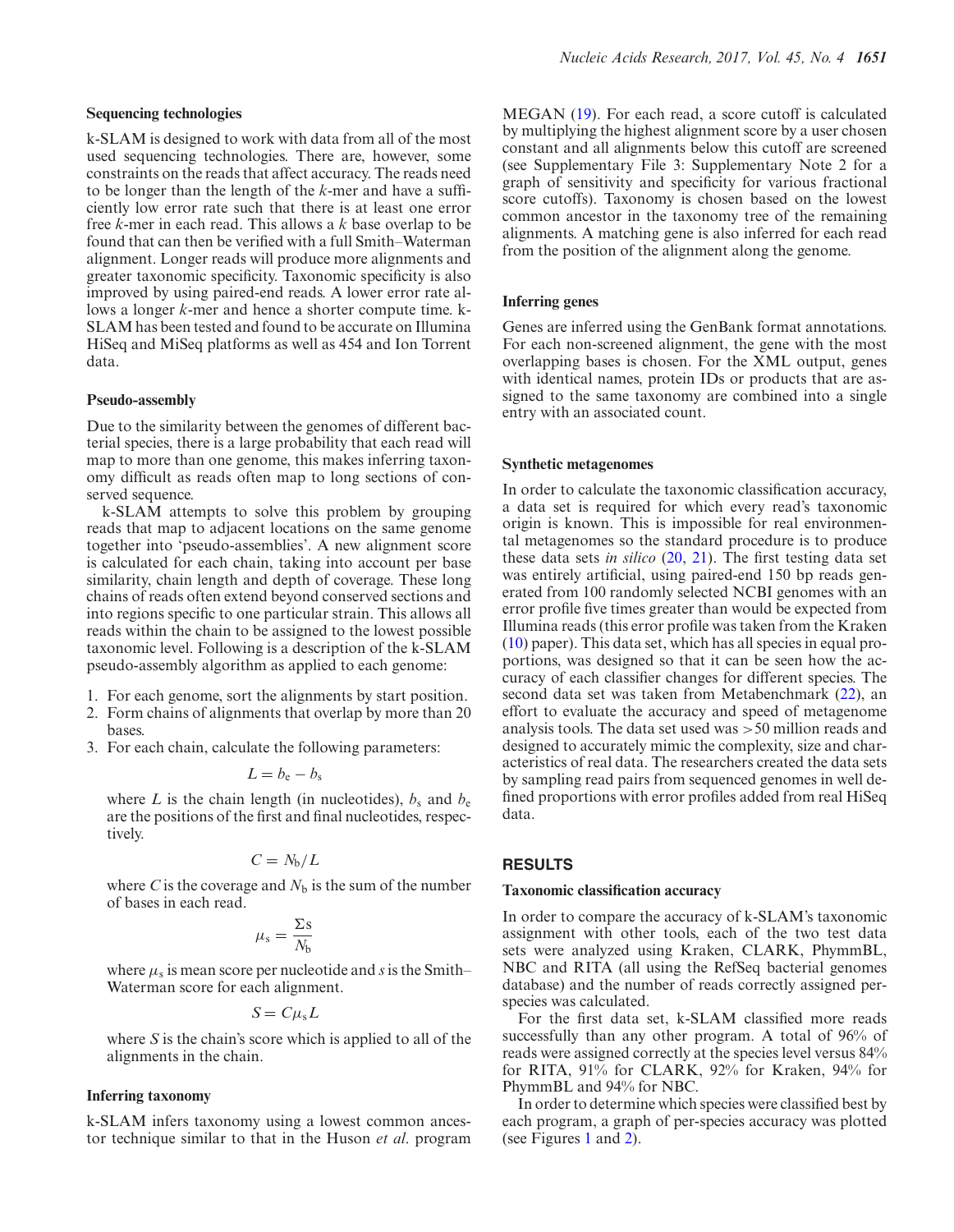<span id="page-3-0"></span>

**Figure 1.** Taxonomic classification accuracy comparison for an artificially generated data set consisting of 100 randomly selected species. k-SLAM classified 96% of reads successfully versus 84–94% for other programs. Pseudo-assembly increases accuracy from 92% to 96%. There are 17 species which are classified poorly for all programs (see Figure 2).



**Figure 2.** Enlargement of Figure 1 showing only the 15 worst classified species. k-SLAM is far more accurate on these species due to pseudo-assembled contigs extending beyond conserved regions.

Although k-SLAM's accuracy is consistently high across the 100 species, it can be seen that it is particularly accurate for the 20% of species that the other classifiers struggled most with. These difficult species were examined and it was found that there were 17 bacteria that appeared in the bottom 25 species of all classifiers (excluding k-SLAM) (see Supplementary File 1: Supplementary Table S1). These species often have high genus accuracy  $(>95%)$  but low species accuracy (often  $\langle 50\%$ ), suggesting that they share large regions of their genomes with other species in their genus. Any read mapped within a conserved region can therefore only be assigned at the genus level. k-SLAM circumvents this issue using pseudo-assembly, where overlapping alignments can be chained together to give a contig that extends beyond the conserved region into unique sequence. The advantage of pseudo-assembly can be seen from Figures 1 and 2; improving the classification accuracy

on difficult species above that of other methods (41% more reads classified than Kraken) and increasing the total number of reads successfully classified from 92% to 96%.

In order to determine which classifier performs best on a sample with a more realistic distribution of species, the Metabenchmark data set was analyzed using the three fastest classifiers (k-SLAM, Kraken and CLARK). A graph of species and genus classification accuracy for each program was plotted (see Figure [3\)](#page-4-0). It can be seen that k-SLAM has the greatest species level accuracy across the three classifiers. Whilst k-SLAM obtained marginally fewer alignments than Kraken, it assigned taxonomy more specifically, this can be seen by the much smaller gap between genus and species accuracy. As with the first data set, this increase in specificity is due to pseudo-assembly.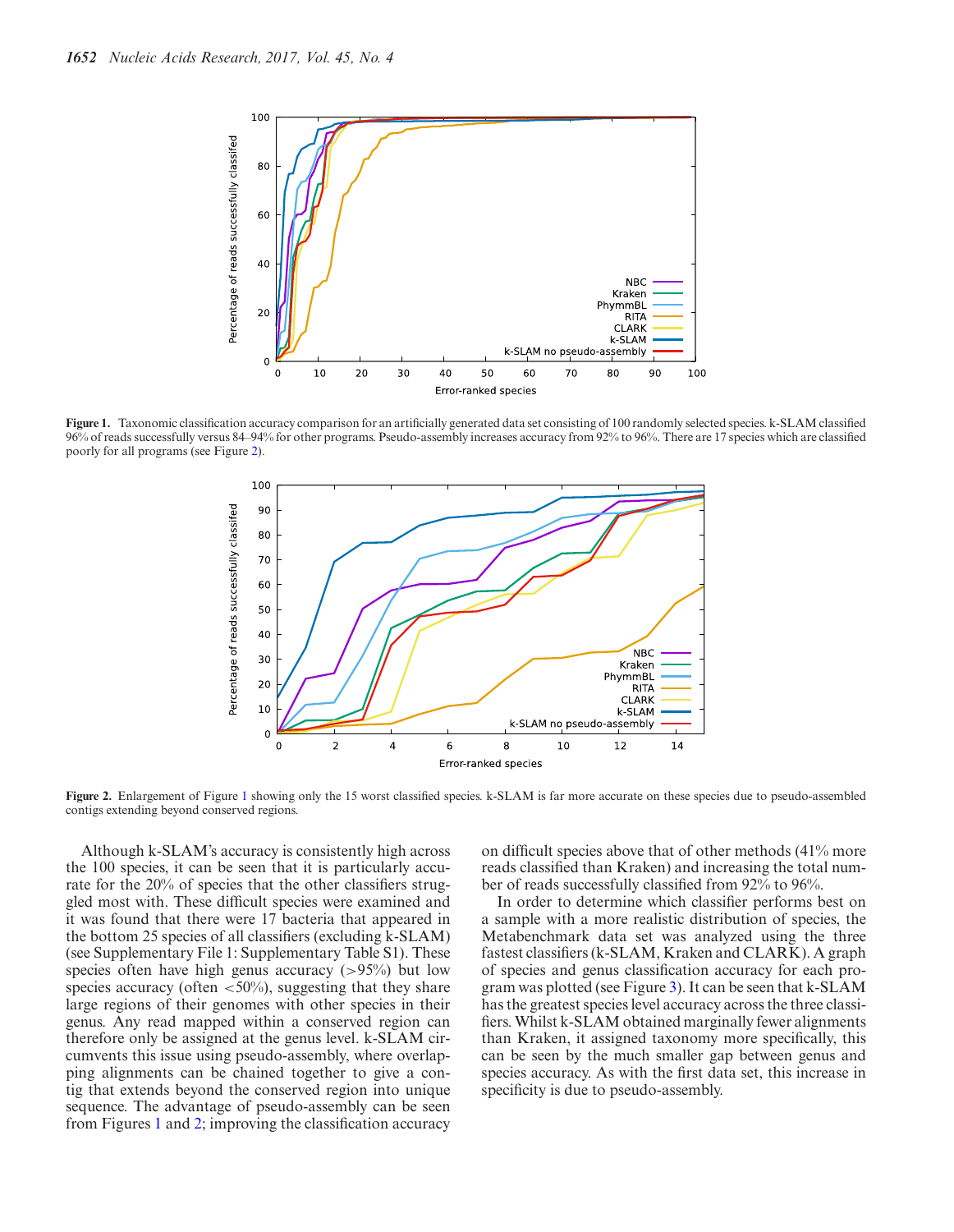<span id="page-4-0"></span>

**Figure 3.** Comparison of species and genus classification accuracy for the bacterial/archaeal species from the Metabenchmark [\(22\)](#page-7-0) data set. k-SLAM classified 96% of reads successfully at species level versus 91–93% for other programs. The small difference between species and genus accuracy for k-SLAM (compared to Kraken) is due to the increased specificity of taxonomic assignments given by k-SLAM's pseudo-assembly.

### **Speed and computational requirements**

With the size of metagenomic data sets rapidly increasing, the speed of taxonomic assignment algorithms has become more important. To compare classification speed, each of the different programs were used to analyze the Human Microbiome Project SRS011061 data set (from the NCBI Sequence Read Archive). In order to better recreate modern computational environments, the speed on eight CPU cores (Xeon E7-8837 2.67GHz) was measured (see Figure [4\)](#page-5-0) and to ensure a consistent test, only single end reads were used and the database read time was not counted.

When comparing speed, it is important to distinguish between different types of classification algorithm. Programs such as PhymmBL and RITA that align all reads to a database tend to be many orders of magnitude slower than methods such as Kraken and CLARK (that use *k*-mer based classifiers) or MetaPhlAn (that aligns only a fraction of the reads to a small database). The alignment based methods, however, have the advantage of knowing exactly where each read mapped to a specific genome. This can be used to extract other important information such as overlapping genes and sequence variants.

Compared to the other classifiers that use sequence alignment, k-SLAM's speed of 81 000 reads per second was 2800x faster than RITA, 10 000x faster than NBC and 20 000x faster than PhymmBL. k-SLAM was slightly slower than Kraken and 4x slower than CLARK, but in addition to taxonomic classification, real alignments were generated. This greatly increased speed (compared to other alignment based methods) allows gene and variant calling to be computationally viable for modern large metagenomic data sets. The speed increase of k-SLAM is due to a *k*-mer based alignment using a list-sort to find identical *k*-mers . This is very fast and parallelizable on modern hardware. For a fixed database size and *N* reads, the execution time scales with *N*log *N* and the memory usage with *N*. The disadvantage of this sorted list method, however, is large memory usage due to all reads being analyzed simultaneously. It is for this reason that data sets can be split by k-SLAM into smaller subsets of 1–10 M reads before analysis, allowing an upper limit of memory to be set. k-SLAM uses around 50 GB RAM when analyzing data in 10 million paired read subsets.

#### **Validation using real metagenomes**

In order to validate the algorithm, we re-analyzed the data from the Qin  $2014$   $(23)$  study that compared gut microbiomes in healthy individuals and those with liver cirrhosis. The study found large differences in the gut flora between the two groups which suggested an invasion of the gut with oral commensals in those with cirrhosis. We used k-SLAM to analyze all 181 data sets against the NCBI bacterial genomes database (see Figure [5\)](#page-5-0) and found several notable differences in gut microbial composition that confirm the results of the original study. Taxons that were enriched in healthy individuals include *Lachnospiraceae* (11% versus 6% of reads) and *Ruminococcaceae* (13% versus 11%) that provide gut protective effects. Taxons enriched in individuals with cirrhosis include *Veillonellaceae* (4% versus 2%) and *Streptococcus* (4% versus 0.5%) that contain species of oral origin known to cause opportunistic infections. In addition to the results from the study, we also found greatly increased amounts of *E. coli* (5% versus 2%) and *K. pneumoniae* (3% versus 0.5%) in patients with cirrhosis. In addition to the gut microbiome, an environmental sample (of inhalable microorganisms in air pollution) was analyzed (see Additional file 3: Additional note 3).

#### **Genomic analysis of Shiga toxin producing** *E. coli*

In May and June, 2011, there was an outbreak of a foodborne strain of *E. coli* in Germany that infected over 3000 people and caused 40 deaths. In order to discover why this strain was so virulent, Rohde *et al*. sequenced an isolate of the pathogen using high-throughput bench top machines and made the data openly available online  $(16)$ . Within a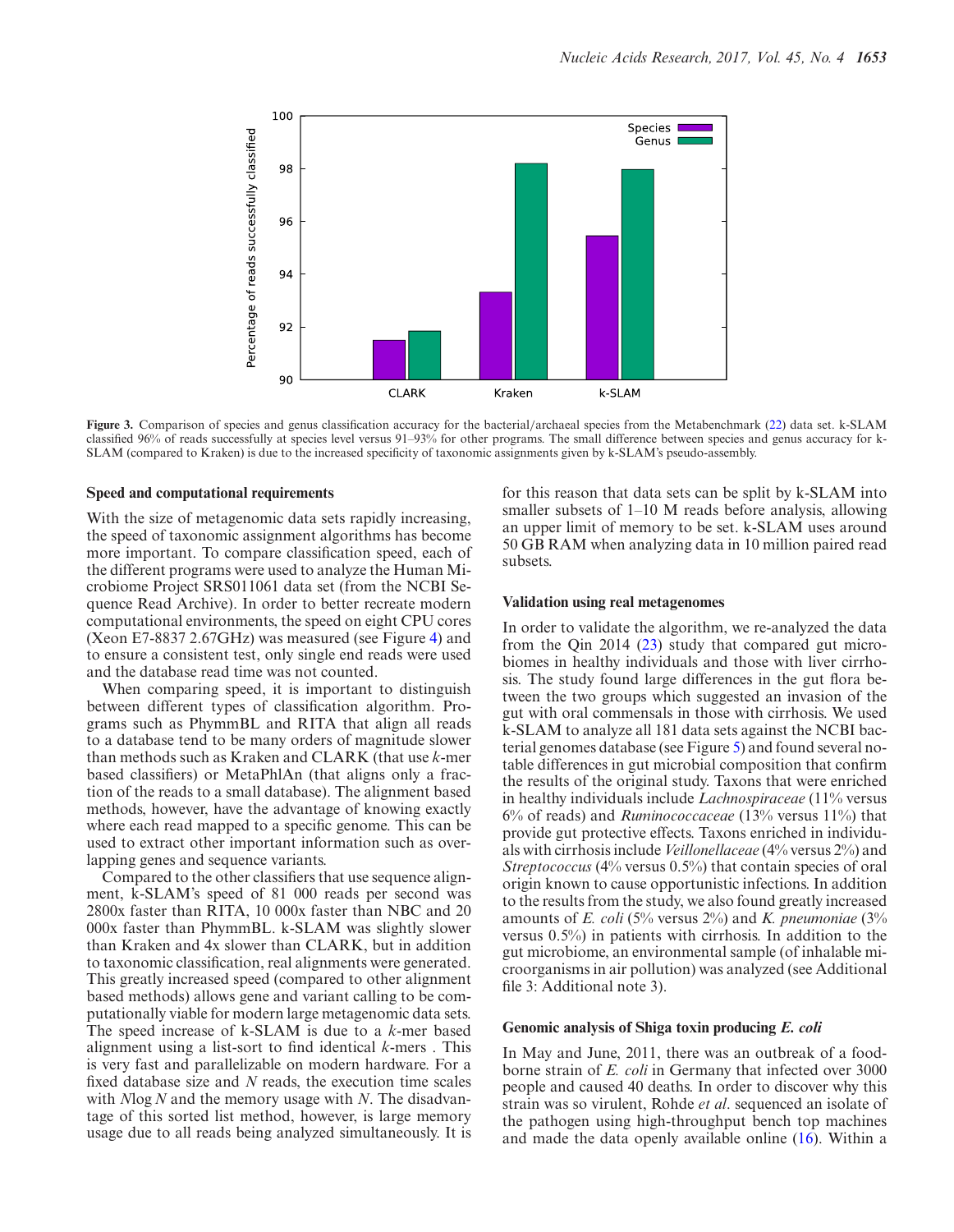<span id="page-5-0"></span>

Figure 4. Speed comparison of classifiers. k-SLAM is at least 2800x times faster than other alignment based classifiers and comparable in speed to nonalignment based Kraken and CLARK. An improvement of several orders of magnitude allows gene and variant calling to be computationally tractable for large metagenomic data sets.



**Figure 5.** Analysis of liver cirrhosis data. Taxonomic distribution of gut microbiome reads. (**A**) Healthy individuals (**B**) Patients with liver cirrhosis. Around 30–40% of reads were assigned taxonomy.

week, a large scale crowd-sourced analysis had revealed that the *E. coli*strain (O104:H4 str. TY-2482) had acquired genes for Shiga toxin 2 (via a prophage) and for resistance to several antibiotics.

At first glance it may appear that a metagenomic analysis of a single isolate would not provide any insight, however, the strain in question was novel and appeared to have acquired genes from bacterial and viral strains. If the sam-

ple was analyzed using one of the current purely taxonomic classifiers the results would show a mixture of false positive strains and could not reveal any of the genes shared with known species. k-SLAM on the other hand uses real alignments and can identify individual genes present in a sample (as long as they are in the genome database) along with their taxonomic origin and so could be useful in determining the genetic makeup of an unknown strain. This would allow the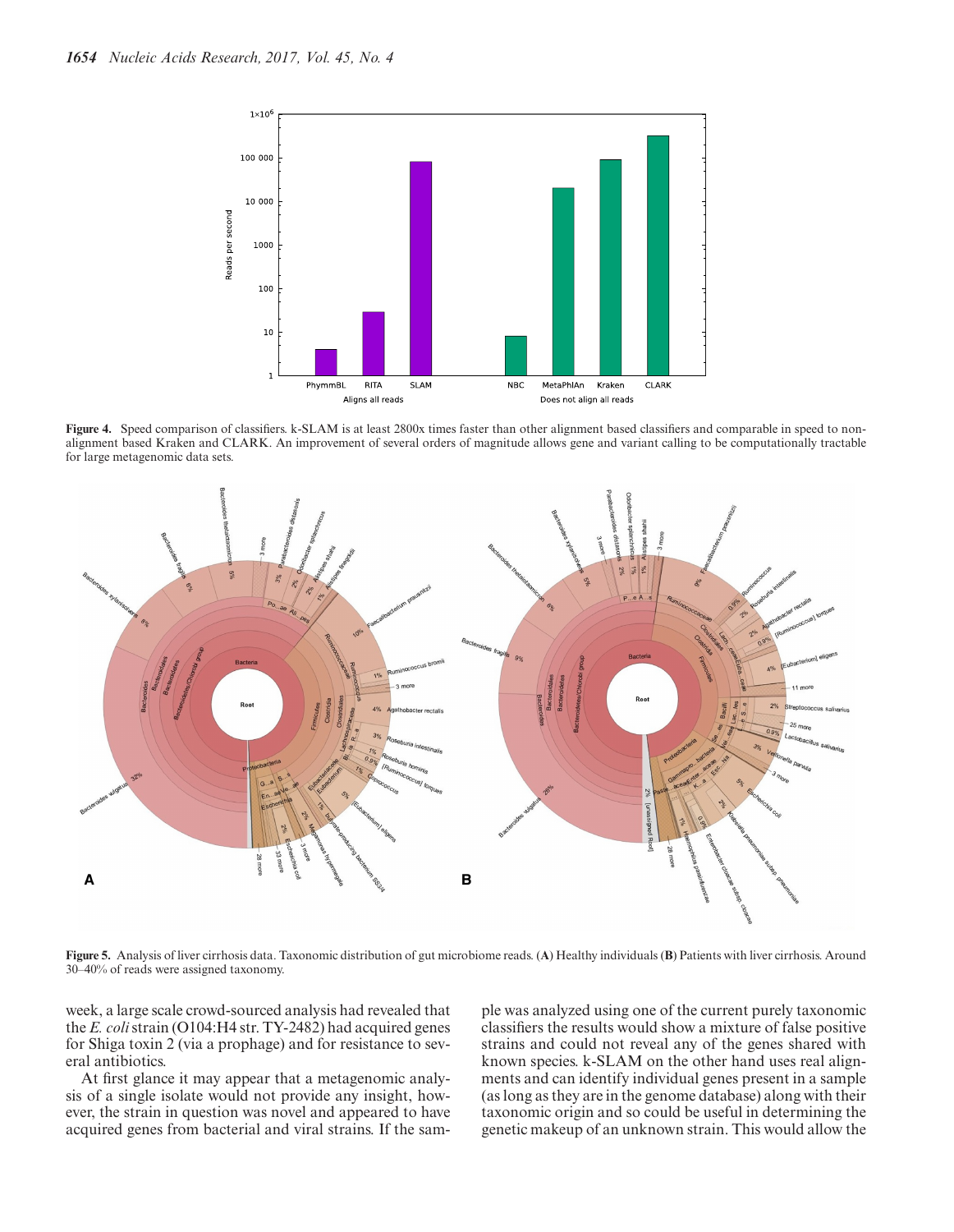| <b>Genetic feature</b>                              | Predicted taxonomic origin          |  |
|-----------------------------------------------------|-------------------------------------|--|
| Shiga toxin 2 subunit A                             | <i>Escherichia</i> phage P13374     |  |
| Shiga toxin 2 subunit B                             | Escherichia phage P13374            |  |
| Tetracycline resistance protein tetA                | Escherichia coli                    |  |
| Tellurite resistance                                | Escherichia coli 55989              |  |
| Copper resistance                                   | Escherichia coli 55989              |  |
| Chloramphenicol resistance                          | Escherichia coli 55989              |  |
| Streptomycin phosphotransferase                     | Escherichia coli O111:H- str. 11128 |  |
| Polymyxin resistance protein B pmrD                 | Escherichia coli                    |  |
| Multidrug resistance $mdtN$ , marC, emrD, mdtO      | Escherichia coli 55989              |  |
| Multidrug resistance <i>nor M, mdtH, ebrB, mdtK</i> | Escherichia coli                    |  |

**Table 1.** Some of the genes found by k-SLAM in the outbreak *E. coli* strain, including genes for Shiga toxin and for antibiotic and antibacterial resistance. All relevant genes (Shiga toxin, tetracycline resistance, streptomycin resistance and tellurite resistance) from the study were found along with their taxonomy. Genes for resistance to chloramphenicol, copper and polymyxin were found

toxin producing genes to be identified, along with any antibiotic resistance genes, aiding treatment.

A database was constructed from all complete *E. coli* genomes that were available at the time of the original article, plus all NCBI bacterial and viral genomes (with *E. coli* removed). k-SLAM was used to identify the genes present in the outbreak strain genome, along with the inferred taxonomic origin for each gene (see Table 1).

k-SLAM found alignments for 98.5% of the reads, with 2.42% of these alignments being viral strains and the rest bacterial. The predominant *E. coli* match was strain 55 989 with 47% of reads mapping unambiguously to it. Other contributing strains were E24377A with 7.3% and SE11 with 6.9%. This matches the results of the original paper that found a 99.84% nucleotide identity between the outbreak strain and 55 989.

k-SLAM identified all of the important genes from the study (Shiga toxin, tetracycline resistance, streptomycin resistance and tellurite resistance) along with their taxonomic origins. Additionally, genes for resistance to chloramphenicol, copper and polymyxin were found (see Table 1). Analysis took less than 10 min on 8 Xeon E7-8837 2.67 GHz cores, far less than the week taken for the original study.

## **DISCUSSION**

We have presented a metagenomic classifier that is several orders of magnitude faster than other alignment based algorithms and more accurate than any current classifier. The greatly increased speed, whilst still producing real alignments for every read against a database of genomes, allows gene and variant calling to be computationally viable with modern metagenomic data sets.

Across a variety of species, k-SLAM was shown to be between 12% and 2% more accurate than other classification methods. This increase in accuracy is particularly noticeable for species that have large sections of their genomes conserved within their genus. For these difficult species that comprised 20% of the first testing data set, k-SLAM can provide a significant (around 40%) increase in the number of reads assigned correctly. This increased accuracy was shown to be as a result of chaining adjacent alignments into a pseudo-assembly, extending beyond conserved sections of genomes. k-SLAM was shown to be 2800x faster than other alignment based classifiers and comparable in speed (within the same order of magnitude) to Kraken and CLARK, which do not produce alignments or gene identification.

k-SLAM's ability to identify genes in a sample of a novel isolate was demonstrated in the replication of the crowd sourced analysis of the Shiga toxin producing *E. coli* strain. All antibiotic resistance and toxin producing genes from the study, as well as their predicated taxonomic origins, were found.

Alignment based methods produce greater accuracy than composition based methods and also allow genes to be identified. They also assign taxonomy to all reads unlike abundance estimation methods. The disadvantage had always been that they were far slower. k-SLAM has been demonstrated to solve this problem, providing a speed improvement of several orders of magnitude over older alignment based algorithms. This makes alignment based metagenomics faster than abundance estimation, comparable in speed to pure taxonomic classifiers and more accurate than all existing methods.

The primary limitation of k-SLAM (and all other homology based classifiers) is that taxonomy cannot be predicted if a similar species does not already exist in the database. This problem is being mitigated by the recent rapid increase in size of genome databases, including strains assembled from mixed metagenomic samples. Another limitation is large memory usage, k-SLAM requires around 50 GB of RAM for an average metagenomic data set.

The analysis of the Shiga toxin producing *E. coli* sample showed that k-SLAM can be used to identify genes present in a novel strain as well as their taxonomic origin. This could be used as a rapid diagnostic procedure to detect antibiotic resistance and toxin producing genes to aid medical treatment. This can only be done with an alignment based classifier and k-SLAM makes this computationally tractable.

Finding individual alignment positions instead of purely taxonomic classification can aid with revealing false positive species as they will often only have reads mapping to a small subset of genes.

The taxonomic classification of a mixed data set indicates that k-SLAM could be used for binning prior to metagenomic assembly or to screen for contaminants in an isolate data set. A possible use case would be in a quality control step to identify contaminants in a single strain data set in order to find their origin and remove from further sequencing experiments. Another application would be to